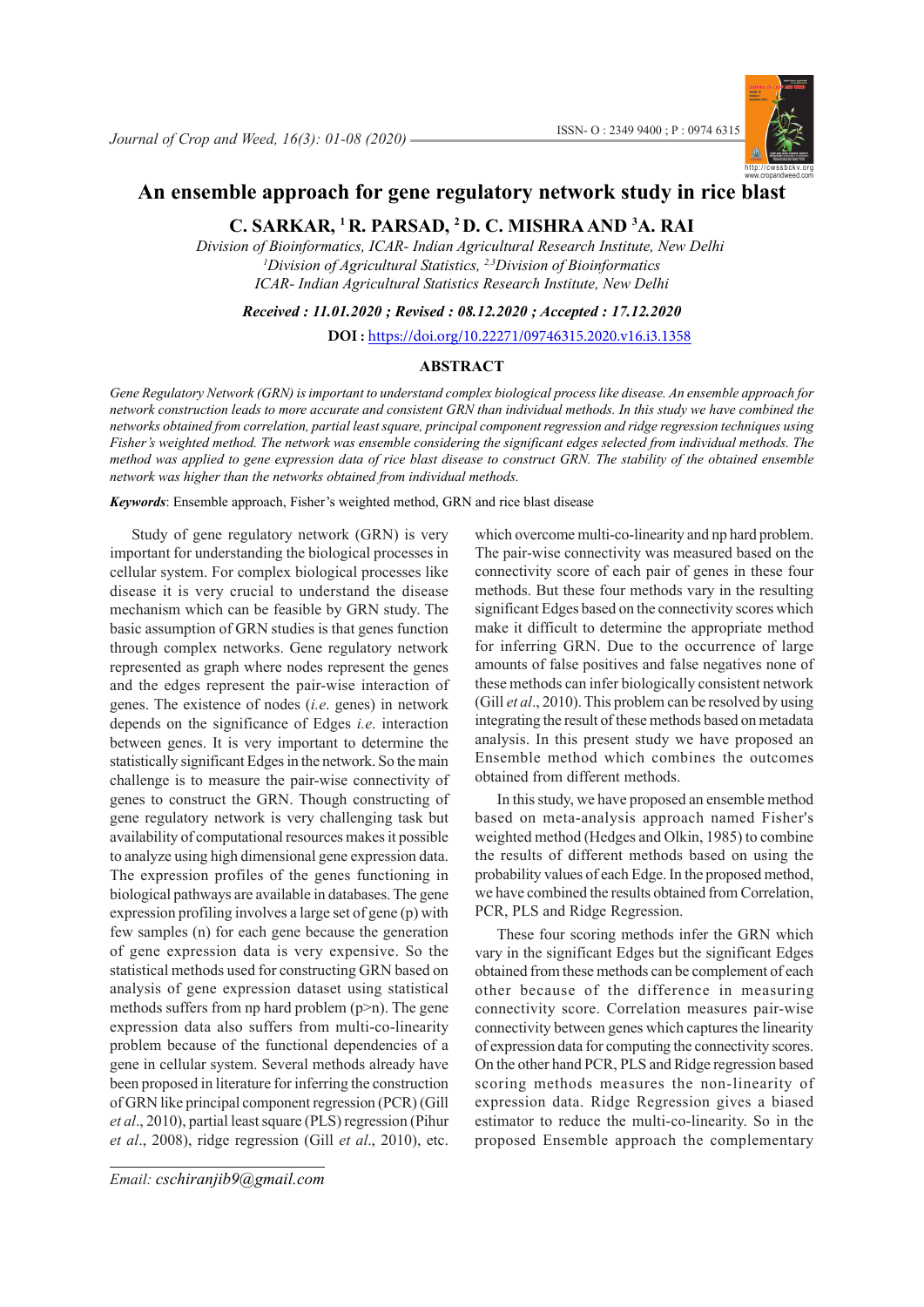combination of linearity and non-linearity of expression data explains the variability in different directions.

## **MATERIALS AND METHODS**

For this present study we have used gene expression dataset of Blast fungus (*Magneporthe oryzae*) infected leaf of Rice. The gene expression data of rice blast disease have been downloaded from National Center for Biotechnology Information Gene Expression Omnibus (NCBI GEO) database (*https:// www.ncbi.nlm.nih.gov/geo/*). The microarray data of four different experiments are used for gene regulatory

network constructions which are normalized data by Guanine Cytocine Robust Multi-array Average (GCRMA). The dataset contains 47 experimental samples on 57381 probe sets generated using Affymetrix Rice Genome Array. The datasets are of microarray experiments of blast fungus infected rice leaves. The data details are given in table 2.1.

The chromosomal loci information of the probes are downloaded from Rice 57K Rice Data (*http:// www.ricechip.org/*) and the QTL information for Blast disease collected from QTL Genome Viewer (*http:// qtaro.rd.naro.go.jp/cgi-bin/gbrowse*).

**Table 1: Data details downloaded from NCBI GEO database**

| <b>Accession No.</b> | <b>Platform</b> | <b>Number of samples</b> | <b>Experiments</b>                                                                           |
|----------------------|-----------------|--------------------------|----------------------------------------------------------------------------------------------|
| GDS3441              | GPL 2025        | 8                        | Rice leaves response to blast fungus infection:<br>time course                               |
| GSE61952             | GPL 2025        | 6                        | Expression data from rice lesion mimic mutant<br>spotted leaf 5 (spl5)                       |
| GSE41798             | GPL 2025        | 18                       | Transcriptome study of rice early response to rice<br>blast fungus                           |
| GSE30941             | GPL2025         | 15                       | Rice gene global expression analysis upon<br>inoculation with different Magnaporthe isolates |

## *Differentially expressed gene*

The gene expression dataset of blast fungus infected leaves of rice contains 57381 probe sets has been used. In order to identify the differentially expressed probes between control and *Magnoporthe oryzae* inoculation which also reduce the dimensionality of the dataset based on the differential expression of probes during *Magneporthe oryzae* inoculation, it was analyzed using one way ANOVA (Analysis of Variance) technique. The analysis was performed using the dataset with accession number GDS3441 containing 8 samples among which 4 samples with blast fungus inoculation and 4 samples without inoculation (control), each of these samples were taken at 2 time points. One way ANOVA was performed using SAS software for each of the genes separately by taking the expression levels in control and test samples. The Least significant difference (LSD) and Fold change (FC) *i.e*. difference between means of control and inoculated samples for each probe was computed as -

$$
LSD = t_{\alpha, df} \times \sqrt{\frac{2 \times mse}{4}}
$$
 (1)

where,

 $t_{\alpha, d}$  is table value of t distribution with  $\alpha$  level of significance with given degrees of freedom, here we have considered  $\alpha$  at 0.1% with 6 error degrees of freedom.

$$
FC = \overline{x}_{control} - \overline{x}_{inoculated}
$$

*J. Crop and Weed, 16(3)* 2

where,  $\bar{x}_{control}$  is the mean of the expression values under control condition (not inoculated) and  $\overline{x}_{\text{inoculated}}$  inoculated is the mean of the expression values under inoculated condition.

$$
mse = \frac{\sum_{j=1}^{2} \sum_{i=1}^{4} (x_{ij} - \bar{x}_j)^2}{a},
$$

 $a =$  degrees of freedom *i.e.* 6 in this study,

 $x_{ij}$  is the gene expression values of  $i^{th}$  of  $j^{th}$  group (here dataset contains two group control and inoculated) and  $\bar{x}_i$  is the mean of the gene expression values of  $j^{\text{th}}$ group. The differentially expressed probes were identified at 0.1% level of significance with 6 error degrees of freedom. The significant differentially expressed probe sets were used for further analysis in this study. The significant differentially expressed genes were 536 out of 57381 genes.

#### *Ensemble approach for GRN construction*

In this study we propose Fisher's weighted method of meta-analysis for as an Ensemble method for GRN construction. We have combined the probability values (*p*-values) of each Edge obtained from four independent methods *i.e.* Correlation, PCR, PLS and Ridge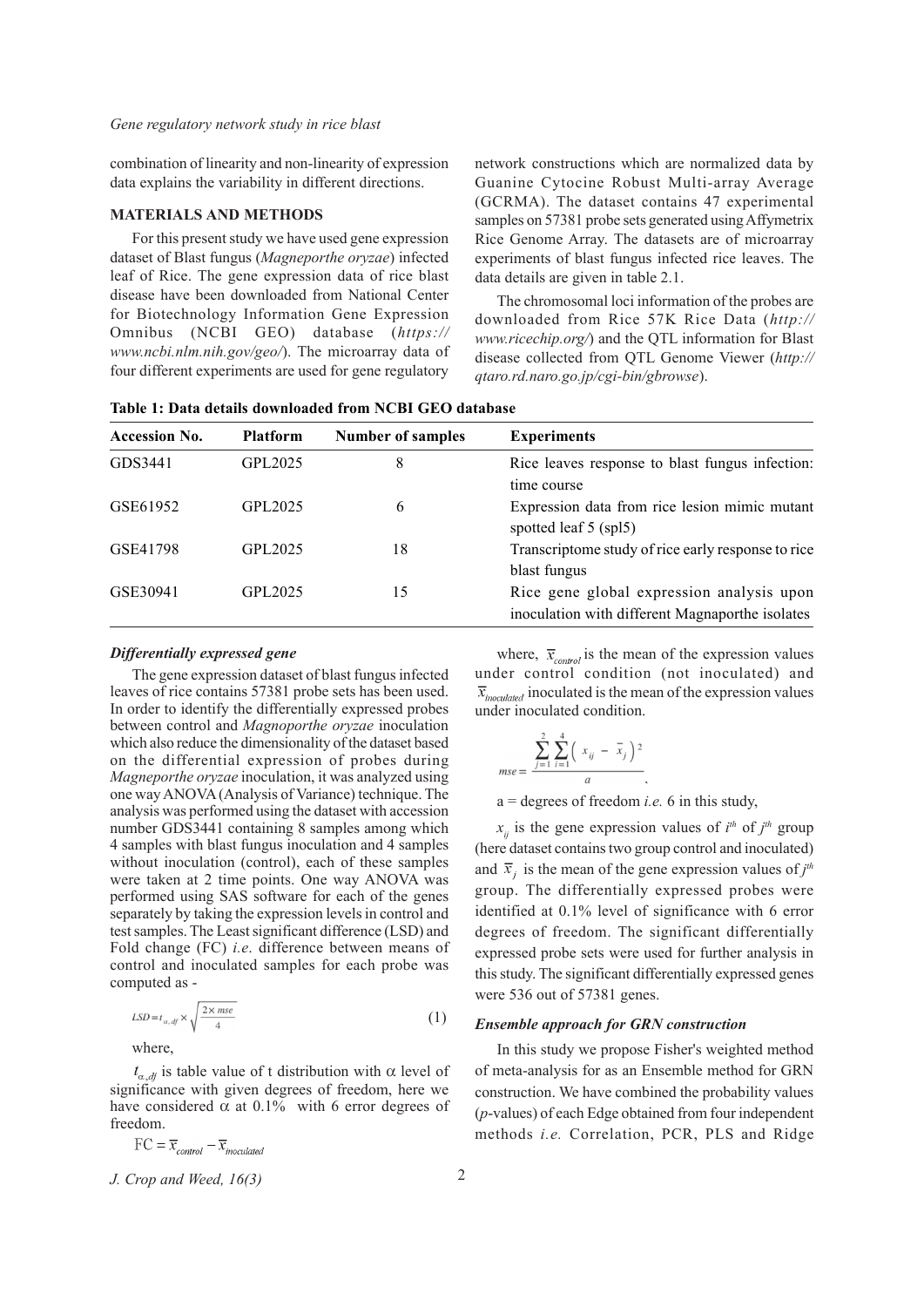Regression. In Fisher's method the *p*-values obtained from *k* independent study are combined as follows -

$$
F_w = -2\sum_{i=1}^{k} w_i \ln(P_i)
$$
 (2)

where, the  $F_w$  statistic follows chi-square distribution with 2 $k$  degrees of freedom and  $P_i$  follows the uniform distribution. In this study the Edge values *i.e*. the connectivity score for each pair of genes were computed based on four methods Correlation, PCR, PLS and Ridge Regression. We have followed the procedure to compute pair-wise connectivity score of genes as derived in Gill *et al*. (2010) and Dutta (2001). The pair-wise connectivity score  $(S_n)$  computed as follows -

## i) Correlation coefficient (Gill *et al.*, 2010):

The connectivity score  $S_{ik}$  based on correlation coefficient computed as -

$$
S_{ik} = \frac{x_i^T x_k}{\sqrt{(x_i^T x_i)(x_k^T x_k)}}
$$
(3)

where,  $x_j$  and  $x_k$  are the standardized expression values of ith and kth gene respectively and  $S_{ik}$  is the connectivity score between  $i^{th}$  and  $k^{th}$  gene.

ii) Principal Component Regression (PCR) (Pihur *et al*., 2008) :

The PCR scoring based connectivity score computed as -

$$
[s_{g1},...,s_{g,g-1},s_{g,g+1},...s_{gp}]^{T} = V\hat{\beta}_{g}
$$
 (4)

where  $S_{\text{gp}}$  is the connectivity score between  $g^{\text{th}}$  and  $p^{\text{th}}$ gene and V is the matrix of Eigen vectors computed from gene expression values.

iii) Partial least square regression (PLS) (Datta, 2001) :

$$
\hat{S}_{ik} = \frac{\sum_{l=1}^{v} \hat{\beta}_{il} c_{ik}^{(l)} + \sum_{l=1}^{v} \hat{\beta}_{kl} c_{ik}^{(l)}}{2}
$$
(5)

where, 
$$
\hat{\beta}_{il} = (t_i^{(I)^T} t_i^{(I)})^{-1} t_i^{(I)^T} x_i
$$
  
latent variable  $t_i^{(I)} = \sum_{k \neq i}^{p} c_{ik}^{(I)} X_k^{(I)}$   

$$
c_{ik}^{(I)} = \frac{X^{(I)^T} x_i}{\sqrt{x_i^T X^{(I)} X^{(I)^T} x_i}}
$$

PLS measures  $S_{ik}$  is obtanied by regressing the expression values of a given gene i on the latent variable

$$
(t_i^{(t)}) \text{ derived from expression values of } (i-1) \text{ genes.}
$$
  
iv) Ridge regression (Gill *et al.*, 2010):  

$$
\left[s_{g,1}, \dots, s_{g,g-1}, s_{g,g+1}, \dots, s_{g,p}\right]^T = (\tilde{X}_g^T \tilde{X}_g + \lambda I)^{-1} \tilde{X}_g x_g
$$

$$
(6)
$$

where  $S_{gp}$  is the connectivity score between  $g<sup>th</sup>$  and  $p<sup>th</sup>$ gene

For each gene pair  $S_{ik}$  computed based on a penalized  $\beta_{ridge}$  estimate where  $\lambda$  is the penalty parameter. 'dna' R

package has been used to compute the connectivity score of all pairs of genes.

To compute the mean and Standard Error (SE) of the connectivity score  $S_{ik}$  for each Edge we have drawn 250 Bootstrap samples from the gene expression values of the dataset. Each Bootstrap sample consists of same genes with different expression values. For each Bootstrap sample we computed the pair-wise connectivity score using the four methods *i.e.* Correlation, PCR, PLS and Ridge Regression. Based on the 250 Bootstrap samples we computed 250 connectivity score  $(S_{ik_1}, S_{ik_2}, \ldots, S_{ik_{250}})$  for each pair of genes and for each method. For each pair of gene the mean and Standard Error (SE) computed as follows -

$$
\overline{s}_{ik} = \frac{\sum_{i \neq k}^{n} \sum_{j=1}^{B} s_{ik_j}}{B}
$$
\n(7)

$$
Se = \frac{1}{\sqrt{B-1}} \sqrt{\sum_{i=k}^{n} \sum_{j=1}^{B} (s_{ik_j} - \overline{s}_{ik})^2}
$$
(8)

where, B is the number of Bootstrap samples *i.e.* 250.

The R code for drawing Bootstrap samples and computing the pair-wise connectivity score for 250 samples are provided in the Supplementary Information. We have computed t-test statistic for each Edge based on the mean and Standard Error of connectivity score obtained from PCR, PLS and Ridge Regression. Under the null hypothesis -

 $H_0: s_{ik} = 0$  *i.e.* there is no interaction between the gene pairs,

 $H_1: s_{ik} \neq 0$ , there is interaction between the gene pairs.

The computed t-test statistic is as follows:

$$
t = \frac{\overline{s}_{ik}}{Se} \tag{9}
$$

*J. Crop and Weed, 16(3)* 3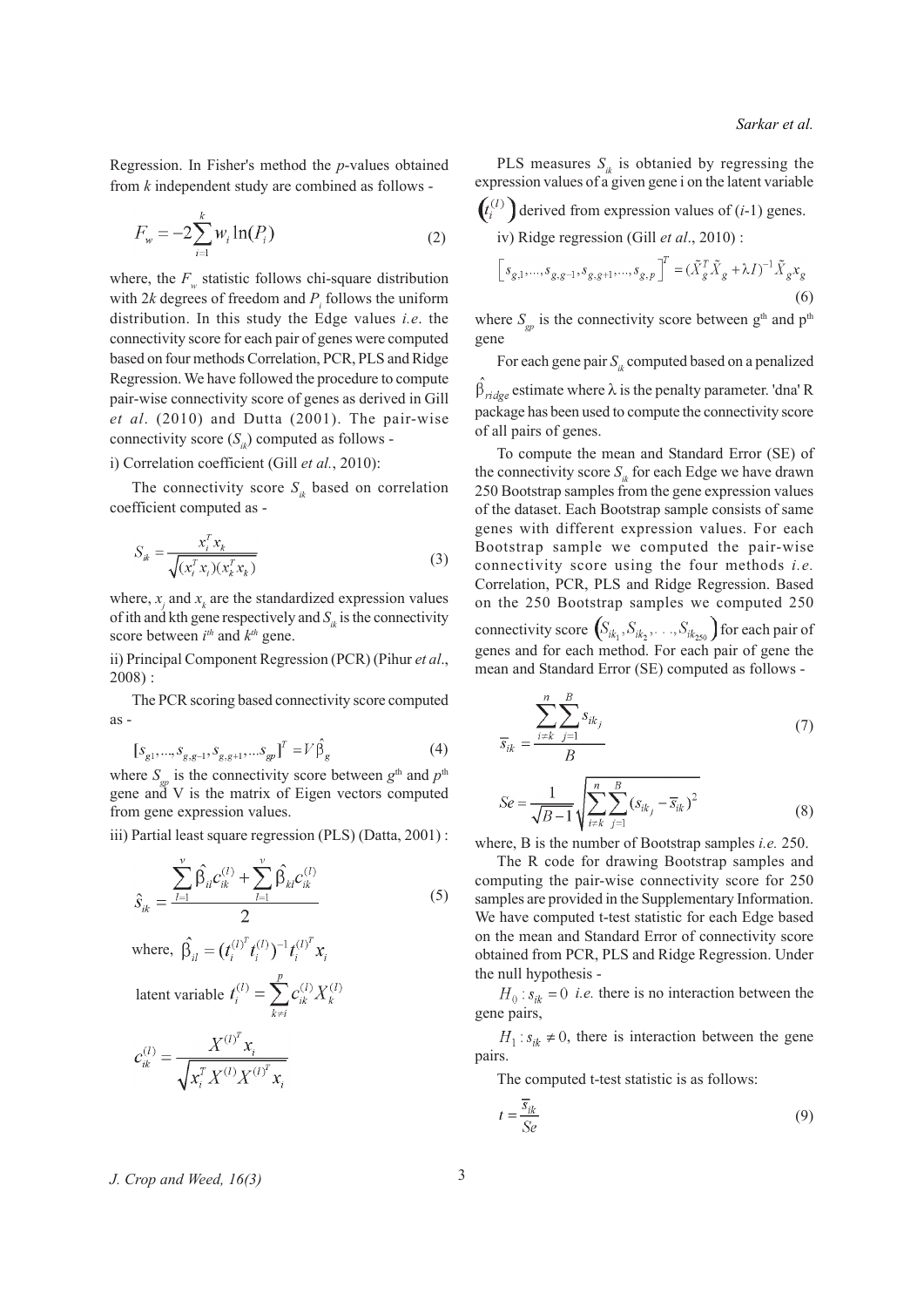For Correlation Based scoring method the t-test statistic computed as follows -

$$
t = \frac{\overline{s}_{ik}\sqrt{n-2}}{\sqrt{1-\overline{s}_{ik}^2}}\tag{10}
$$

where, n is the number of samples for each gene *i.e.* 47 and  $\overline{s}_{ik}$  is the mean computed from 250 connectivity score from Bootstrap samples.

For each connectivity scoring method we fit the Empirical mixture distribution based on the t-test statistic. As proposed by Efron (2004) the mixture distribution  $f(t)$  empirically estimated from  $t$  statistic as follows -

$$
f(t) = \eta_0 f_0(t) + (1 - \eta_0) f_1(t)
$$
\n(11)

where  $f_0(t)$  and  $f_1(t)$  are the null  $(H_0)$  and alternate  $(H_1)$ density respectively.  $\eta_0$  is the proportion of null values. and the false discovery rate is computed as

$$
fdr(t) = \frac{f_0(t)}{f(t)}
$$
\n(12)

where  $f_0(t)$  and  $f_1(t)$  are the null  $(H_0)$  and alternate  $(H<sub>1</sub>)$  density respectively.

The empirical *p*-values were computed from cumulative distribution function (cdf) of  $f(t)$  as follows -

$$
p = 2 \times (1 - \int_{-\infty}^{t} f(t))
$$
\n(13)

R package 'fdrtool' (Klaus *et al*., 2015) has been used to fit the Empirical mixture distribution and to compute the fdr values from the mixture distribution.

The significant Edges were selected for each case of four scoring methods based on the fdr values. We have considered the significant edges from each method at fdr value 0.1. The selected significant Edges from four methods were then integrated based on the *p*-values computed from the Empirical mixture distribution. For each edge, the *p*-values follow the Uniform distribution under null hypothesis  $H_0: s_{ik} = 0$ . The connectivity score were computed based on four independent methods (Eq. 3-6) which came up with four *p*-values for each significant Edge. The Edges which showed significance in four cases at 0.1 fdr were further used for combing *p*-values. The significant *p*-values obtained from four methods were combined by calculating statistic using Fisher's weighted method  $\left(F_w = -2\ln \ln(p_i) \sim \chi_2^2\right)$ . The  $F_w$  statistics computed for

each Edge is as follows -

$$
F_w = -2\ln\ln(p_1 \times p_2 \times p_3 \times p_4) \tag{14}
$$

*J. Crop and Weed, 16(3)* 4

In our present study the basis of Ensemble approach depends on computing the  $F_w$  statistics as given in (14). The  $F_w$  statistics follows chi-square distribution with 8 degrees of freedom. The Edges for the Ensemble network was selected based on the table value of chisquare at 0.1% level of significance with 8 degrees of freedom. As the weighted form for Fisher's method consider (Eq. 2) a weight for each *p*-values obtained from independent methods, we have multiplied a weight value for each *p*-values for each Edge. For each Edge the weight was computed based on the corresponding Edge scoring method. We have computed the weights for each Edge obtained from each method as follows -

$$
w_{ie} = \begin{cases} m/N \\ Accuracy \text{ of scoring method} \\ 1 \end{cases}
$$

where,  $w_{ie}$  is the weight of  $e^{th}$  Edge obtained from  $i^{th}$ scoring method,

m is the no. of significant Edges

and N is the total no. of Edges.

The Accuracy of each method computed as  $(TP+TN)/(TP+TN+FP+FN),$ 

 $TP = True$  positive;  $FP = False$  positive;  $TN = True$ negative;  $FN = False$  negative.

For three cases of weights we have computed the  $F_w$  statistics for each Edge and the Ensemble GRN was constructed in three cases considering table value of chisquare at 0.1% level of significance with 8 degrees of freedom as the cut-off value of  $F_w$  statistics.

#### *Validation of ensemble network*

In silico evaluation of the ensemble network of the genes has been done using three procedures i.e. Hamiltonian distance based criteria (Rajapakse and Mundra, 2011), Hub genes in the network and QTL analysis.

#### *Stability of network*

The stability of Ensemble network evaluated using the Hamiltonian distance based criteria proposed by Rajapakse and Mundra (2011). B bootstrap samples denoted as  $\{X^b\}_{b=1}^B$  drawn from original dataset. For each bootstrap samples an Ensemble network (S<sup>b</sup>) generated and represented as the connectivity matrix  $c^b = {c_{ii}^b}_{\mathit{I} \times \mathit{I}}$ 

where 
$$
c_{ij}^b = \begin{cases} 1, & \text{for significant edges} \\ 0, & \text{otherwise} \end{cases}
$$
 For any two network  $s^b$  and  $s^b$ 'obtained from b-th and b-th sub-  
samples the Hamming distance of pair wise network

samples, the Hamming distance of pair-wise network obtained as follows -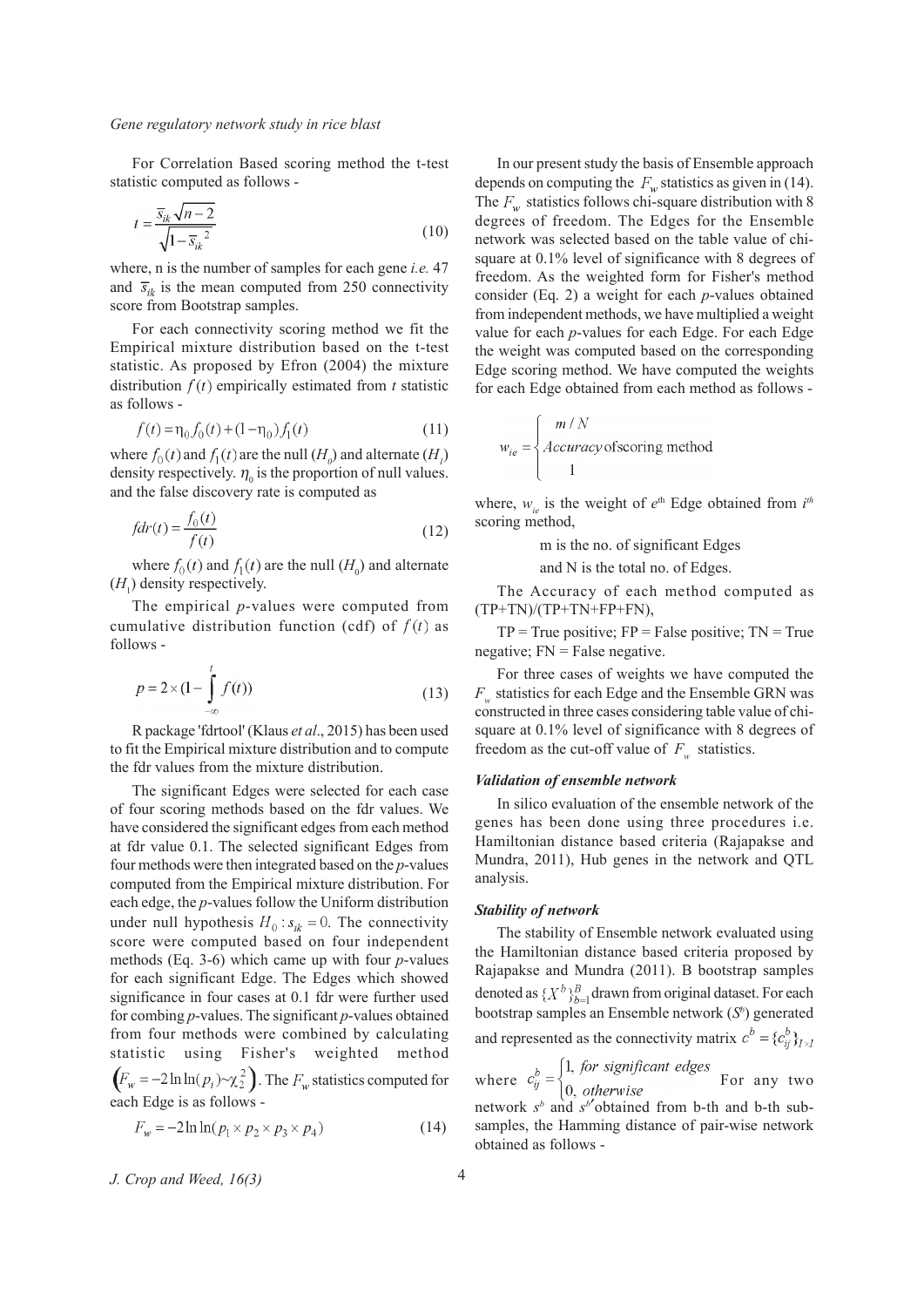$$
\rho(s^b, s^{b'}) = 1 - \frac{1}{|s^b| + |s^{b'}|} \sum_{i} \sum_{j} d(c^b_{i,j}, c^{b'}_{i,j})
$$
(15)

where *d* denotes the hamming distance and  $\frac{s}{b}$  denotes the number of significant edges in the network  $s<sup>b</sup>$  and the stability  $\rho \in [0,1]$ .

The overall stability performance of network was measured by averaging over all B samples -

$$
\rho_{structure} = \frac{2}{B(B-1)} \sum_{b=1}^{B} \sum_{b=b+1}^{B} \rho(s^b, s^b)
$$
(16)

Each edge stability measure based on total number of times the connectivity occurs for each pair of genes over B samples. Edge stability was computed as -

$$
\rho_{edge}(i,j) = \frac{\sum_{b=1}^{B} C_{i,j}^{s^b}}{B}
$$
\n(17)

where,  $C_{i,i}^{s}$  is the connectivity score between  $i^{th}$  and  $j<sup>th</sup>$  genes in  $s<sup>b</sup>$  network and  $\rho_{edge}(i, j)$  is the Edge stability score for edge between  $i^{th}$  and  $j^{th}$  genes.

In order to compute the stability we have drawn bootstrap samples of size 50, 100 and 150 from the dataset containing 536 probes with 47 samples of expression values. For each sample  $S<sub>i</sub>$  were computed based on scoring method *i.e.* Correlation, PCR, PLS, Ridge Regression and the *p*-values computed as described in Methodology (Eq.  $7-10$ ). The  $F_w$  statistic for each Edge computed by combing the *p*-values using Fisher's method. To form the connectivity matrix for each sample we have considered the significant Edges as 1 and 0 otherwise. The pair-wise distance of connectivity matrix was computed as Eq. 15 for each case of sub-samples drawn *i.e.* 50, 100 and 150 and the overall stability performance of network computed based on the sub-samples drawn from the original dataset. The Edge stability score was computed by summing over the Edge value *i.e.* 1 or 0 for the connectivity matrices obtained from 50, 100 and 150 sub-samples. The Precision, Recall, Accuracy and F-measure were computed based on the Edge stability score obtained from Hamiltonian distance based criteria and the significant Edges obtained from Ensemble approach.

 $Recall = TP/(TP+FN)$ ,

 $Precision = TP/(TP+FP)$ ,

 $Accuracy = (TP+TN)/(TP+FP+FN+TN)$ ,

$$
F = 2*(Recall * Precision) / (Recall + Precision).
$$

where,  $TP = True$  Positives,  $FP = False$  Positives,  $TN =$ True Negatives, and FN= False Negatives.

*J. Crop and Weed, 16(3)* 5

## *Hub gene identification*

We have identified the hub genes in the Ensemble Network based on the weighted gene scoring method (Das *et al*., 2017) to validate the GRN obtained from our proposed method. In weighted gene scoring method hub genes are identified depending on the connection degree with other nodes in the network. The genes in the Ensemble network connected by the significant Edges were considered for the Hub gene Identification analysis. We have computed the degree of connectivity for each gene in the Ensemble network and the genes with connectivity score more than average score of the Ensemble network was considered as the hub of the network. These hub genes based on the connectivity in the Ensemble network validated with the hub genes obtained from the weighted gene score (WGS) method (Das *et al*., 2017). The hub gene based on the WGS method was identified using the R package dhga based on the gene expression values of the genes in the Ensemble network.

## *QTL analysis of the significant genes*

Quantitative Trait Loci (QTL) hits in the selected gene set were performed for validation of the significant genes obtained in the Ensemble network. The information of QTLs responsible for rice blast disease resistance was collected from QTL Genome Viewer (http://qtaro.rd.naro.go.jp/ cgi-bin/ gbrowse). The chromosomal location of the significant genes of the Ensemble network was obtained from NCBI (*https:// www.ncbi.nlm.nih.gov/*). The genes showing significantly overlapped with the blast resistance QTLs were identified using GSAQ R package (Das S., 2016).

## **RESULTS AND DISCUSSION**

We have analyzed the gene expression dataset with accession number GDS3441 (Table 1) of rice leaf containing 57381 genes using one-way ANOVA to identify the differentially expressed genes as discussed. We obtained 536 genes which showed significantly differential expression during blast fungus inoculation at 0.1% level of significance with 6 error degrees of freedom. To construct the GRN based on our proposed method we have used the 47 expression values of 536 DEGs from 4 experimental dataset listed in table 1. We have computed the connectivity score for all pairs of genes *i.e.* 143380 ( ${}^{536}C_2$ ) pairs of genes. Out of 143380 edges the Ensemble network contains 74, 70 and 74 significant edges and 40, 36 and 40 nodes (at 1% level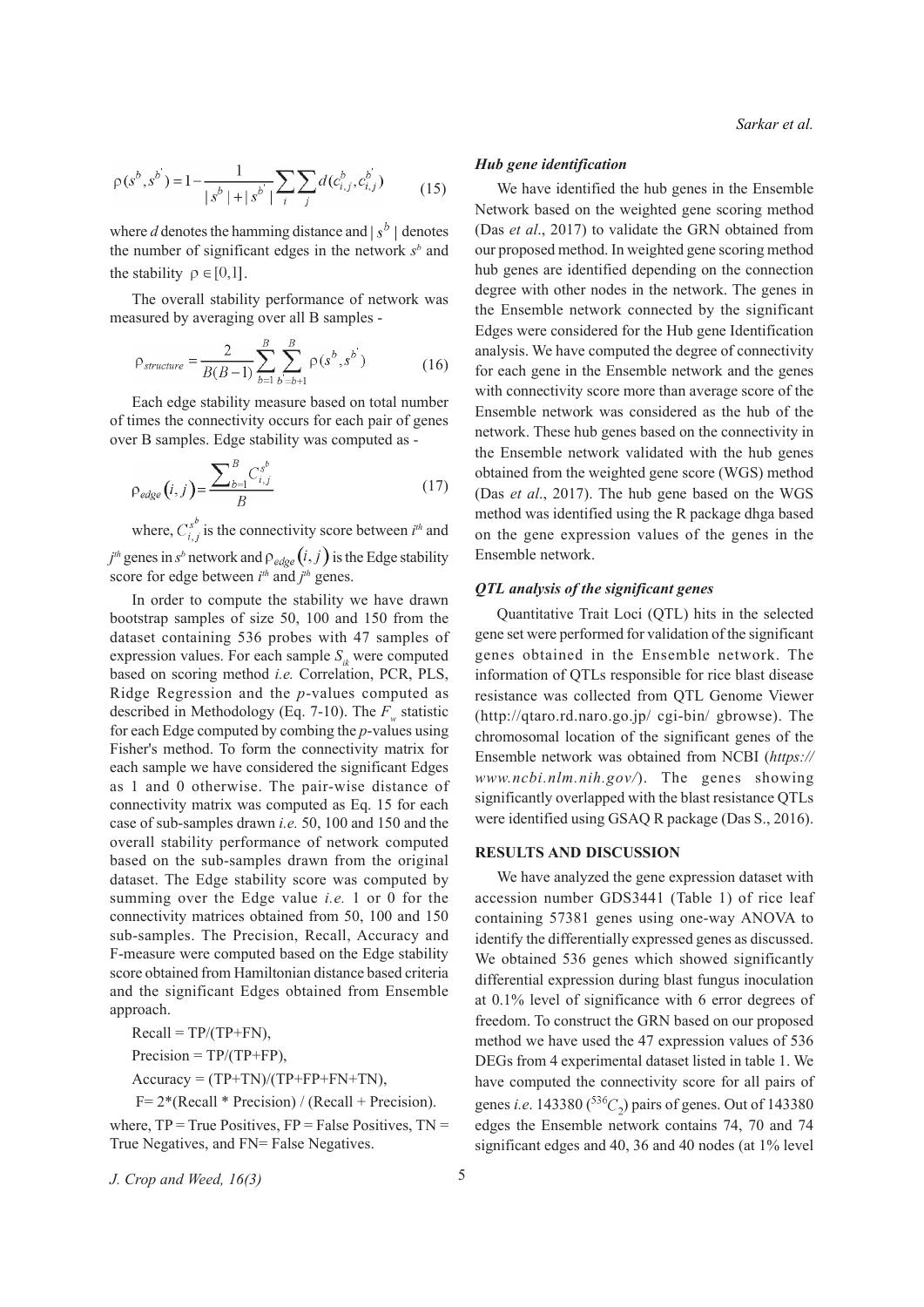#### *Gene regulatory network study in rice blast*

of significance with 8 degrees of freedom of chi-square distribution) with weight m/n, accuracy of the scoring method and 1 for combining the *p*-values (Table 4). We have used three validation criteria to validate the performance of the Ensemble network and the network obtained from Correlation, PLS, PCR and Ridge regression scoring methods. Out of these nodes in the Ensemble Network 16, 15 and 16 genes showed significant overlapping with 7, 6 and 7 blast resistant QTLs. The stability score of the Ensemble network was more than the GRN obtained based on the Correlation, PLS, PCR and Ridge regression scoring methods (Table 3 and Table 5).

The performance measures of the Ensemble network were also higher in three weighted criteria than the individual scoring methods. The hub genes in the Ensemble network based on the connectivity with other genes was 19 in three weighted criteria. The hub genes in the Ensemble network were validated with the WGS scoring method which resulted in 16 genes. The WGS based 16 hub genes were same with the 16 out of 19 hub genes in the Ensemble network. The connectivity score, t-test statistic, MSE and *p*-values of 143380 edges obtained from Correlation, PLS, PCR and Ridge regression scoring methods and the F-statistic value obtained from Fisher's weighted method are given in the Supplementary information. The network obtained from above mentioned methods are visualized using the Cytoscape software (Fig. 1). The numbers of genes significantly overlapped with the QTLs are shown in table 2 and the graphs (Fig. 2) of QTL wise QTLhit genes are generated using GSAQ R package.

The proposed Ensemble approach in this study has higher performance in three weighting criteria *i.e*. w=m/ n , w= accuracy and w=1. As we have only considered the significant Edges ( $fdr < 0.1$ ) obtained from Correlation, PCR, PLS and Ridge regression the significant Edges in Ensemble network reduced to 74 and 70 than the individual methods. Our proposed method showed biologically consistent result in QTL analysis which is more efficient than the other methods. In QTL analysis 16 genes showed significant

**Table 2: The results obtained from correlation, PLS, PCR and Ridge regression scoring methods**

| Method           | <b>Significant Nodes (Genes)</b> | No. of QTLs | $Q/N$ ratio |
|------------------|----------------------------------|-------------|-------------|
| Correlation      | 461                              |             | 0.0173      |
| <b>PLS</b>       | 234                              |             | 0.0342      |
| <b>PCR</b>       | 354                              |             | 0.0169      |
| Ridge Regression | 436                              |             | 0.0161      |

| Table 3: Performance of PLS, PCR, Ridge regression, correlation and Fisher's method |  |  |  |
|-------------------------------------------------------------------------------------|--|--|--|
|-------------------------------------------------------------------------------------|--|--|--|

| <b>Methods</b>      | <b>No. of Samples</b> | <b>Stability</b> | Recall* | Precision* | Accuracy <sup>*</sup> | F-measure <sup>*</sup> |
|---------------------|-----------------------|------------------|---------|------------|-----------------------|------------------------|
| Pearson Correlation | 50                    | 0.597            |         | 0.704      | 0.704                 | 0.826                  |
|                     | 100                   | 0.598            |         | 0.777      | 0.777                 | 0.874                  |
|                     | 150                   | 0.602            |         | 0.791      | 0.791                 | 0.883                  |
| <b>PCR</b>          | 50                    | 0.786            |         | 0.255      | 0.255                 | 0.407                  |
|                     | 100                   | 0.750            |         | 0.312      | 0.312                 | 0.476                  |
|                     | 150                   | 0.744            |         | 0.318      | 0.318                 | 0.483                  |
| <b>PLS</b>          | 50                    | 0.602            |         | 0.471      | 0.471                 | 0.641                  |
|                     | 100                   | 0.593            |         | 0.489      | 0.489                 | 0.656                  |
|                     | 150                   | 0.471            |         | 0.504      | 0.504                 | 0.670                  |
| Ridge regression    | 50                    | 0.370            |         | 0.374      | 0.374                 | 0.545                  |
|                     | 100                   | 0.365            |         | 0.452      | 0.452                 | 0.622                  |
|                     | 150                   | 0.366            |         | 0.475      | 0.475                 | 0.644                  |

\* Recall = TP/(TP+FN), Precision = TP/(TP+FP), Accuracy = (TP+TN)/(TP+FP+FN+TN),

 $F= 2*(Recall * Precision) / (Recall + Precision)$ 

*J. Crop and Weed, 16(3)* 6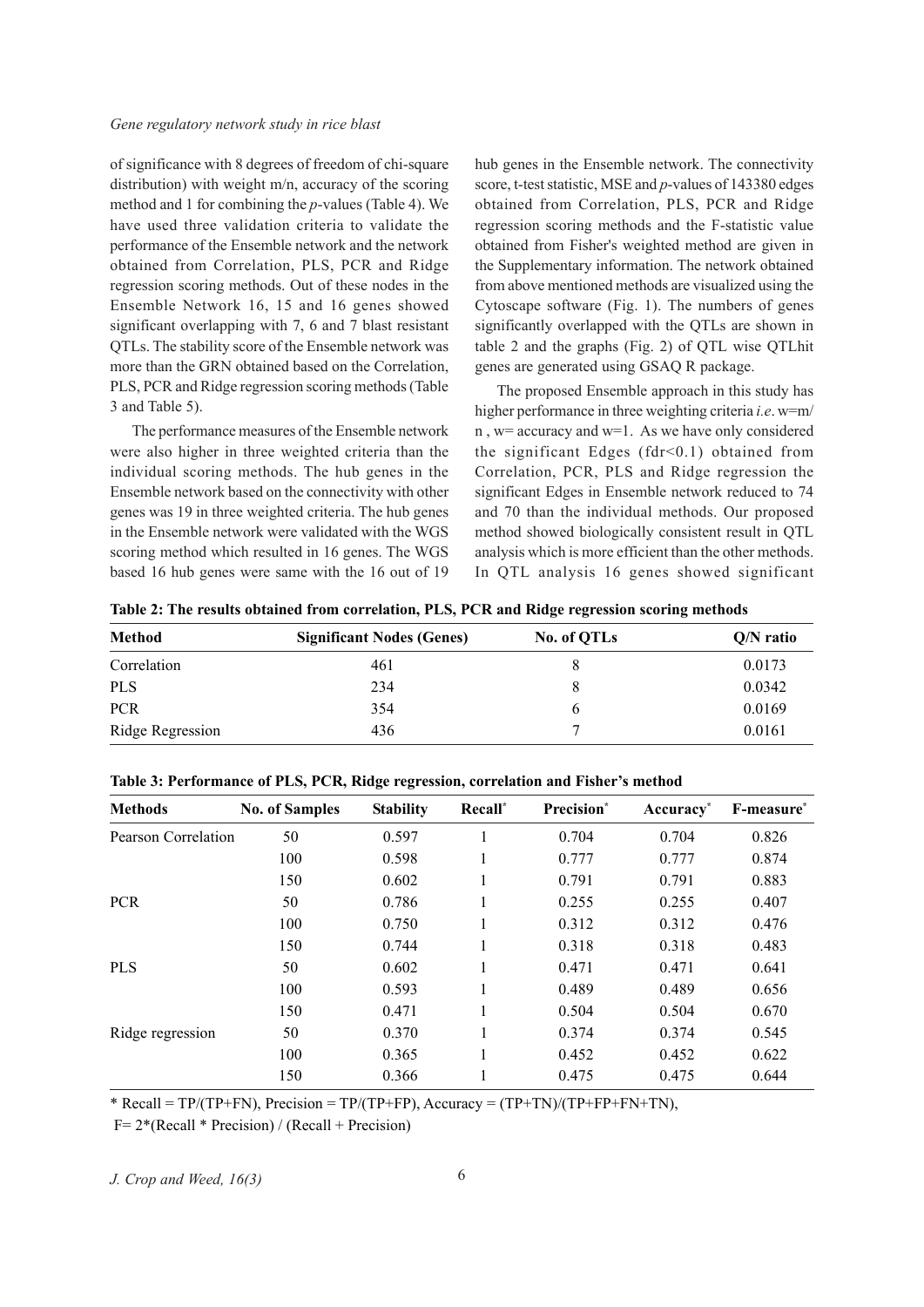overlapping with 7 blast resistant QTLs *i.e. Pi-4t, Pi-35t, qBFR 11, qDLA 123, qNBL.5, rbr 2* and unnamed1. So in this present study, in silico validation of the ensemble network and the QTL information based validation suggest that our proposed methodology better results than the individual one. The proposed method resulted less genes which may make easy to implement in the molecular breeding program.

|                  | Table 1, The results obtained from Fisher 3 weighted include |             |             |  |  |  |
|------------------|--------------------------------------------------------------|-------------|-------------|--|--|--|
| Weights          | <b>Numbers of Nodes</b>                                      | No. of QTLs | $Q/N$ ratio |  |  |  |
| $w_i = m/n$      | 40                                                           |             | 0.150       |  |  |  |
| $w_i$ = accuracy | 36                                                           |             | 0.138       |  |  |  |
| $w_i = 1$        | 40                                                           |             | 0.150       |  |  |  |

**Table 4: The results obtained from Fisher's weighted method**

|  | $*$ m= number of significant nodes, n= number of total nodes in the GRN |  |  |  |  |  |  |
|--|-------------------------------------------------------------------------|--|--|--|--|--|--|
|  |                                                                         |  |  |  |  |  |  |

| <b>Weights</b>   | <b>No. of Samples</b> | <b>Stability</b> | Recall | <b>Precision</b> | Accuracy | <b>F-measure</b> |
|------------------|-----------------------|------------------|--------|------------------|----------|------------------|
| $w_i = m/n$      | 50                    | 0.891            | 0.908  | 0.922            | 0.889    | 0.915            |
|                  | 100                   | 0.887            | 0.903  | 0.890            | 0.890    | 0.896            |
|                  | 150                   | 0.888            | 0.917  | 0.892            | 0.902    | 0.904            |
| $w_i$ = accuracy | 50                    | 0.885            | 0.900  | 0.918            | 0.859    | 0.909            |
|                  | 100                   | 0.881            | 0.930  | 0.881            | 0.926    | 0.905            |
|                  | 150                   | 0.881            | 0.910  | 0.871            | 0.853    | 0.890            |
| $w_i = 1$        | 50                    | 0.891            | 0.907  | 0.921            | 0.889    | 0.915            |
|                  | 100                   | 0.887            | 0.902  | 0.890            | 0.890    | 0.896            |
|                  | 150                   | 0.888            | 0.916  | 0.891            | 0.902    | 0.904            |

**Table 5: Performance of ensemble approach (Fisher's weighted method)**

|  | Table 6: The probe IDs of hub genes in the ensemble network |
|--|-------------------------------------------------------------|
|--|-------------------------------------------------------------|

| Probe IDs of hub genes | <b>WGS</b> score | Degree of connectivity |
|------------------------|------------------|------------------------|
| Os.10023.1.S1 at       | 16.14            | 23                     |
| Os.18076.1.S1 at       | 15.78            | 14                     |
| Os.26989.1.S1 a at     | 14.28            | 9                      |
| Os.17334.1.S1 s at     | 10.77            | 8                      |
| Os.26784.1.S1 a at     | 8.91             | 7                      |
| Os.53099.1.S1 at       | 12.12            | 7                      |
| Os.16914.1.S2 at       | 14.04            | 6                      |
| Os.52598.1.S1 at       | 13.81            | 6                      |
| Os.8441.1.S1 at        | 12.84            | 5                      |
| Os.49512.1.S1 s at     | 12.75            | 5                      |
| Os.33614.1.S1 at       | 14.06            | 5                      |
| Os.18674.1.S1 at       | 12.97            | 5                      |
| Os.1005.1.S1 at        | 3.99             | 4                      |
| Os.17864.1.S1 at       | 12.09            | 3                      |
| Os.11301.1.S1_x_at     | 9                | 3                      |
| Os.23574.1.S1 at       | 11.15            | 3                      |
| Os.12688.1.S1 at       | 9.27             | 3                      |
| Os.39020.1.S1 at       | 12.16            | 3                      |
| Os.41883.1.S1 at       | 4.39             | 3                      |

*J. Crop and Weed, 16(3)* 7